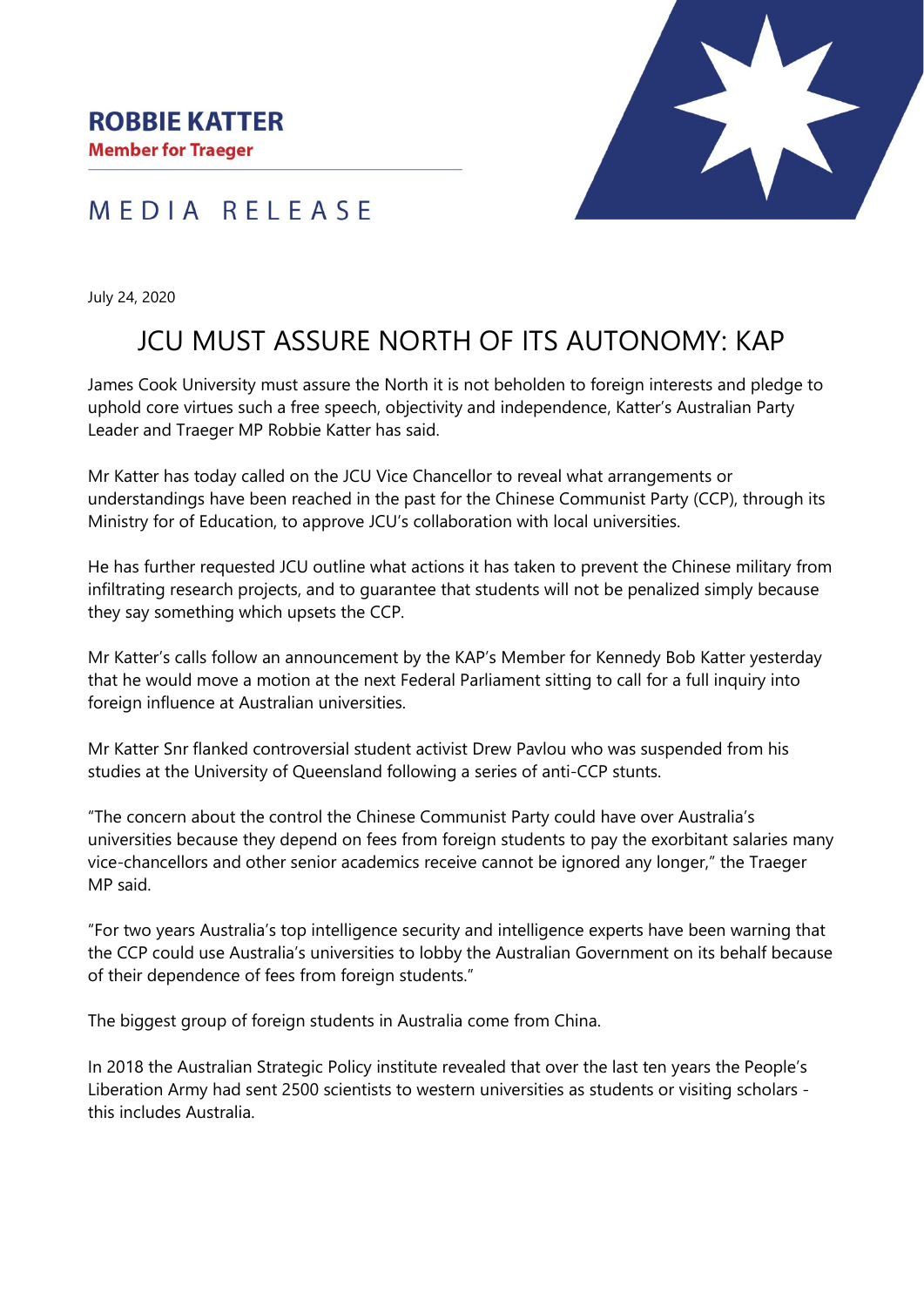### **ROBBIE KATTER**

**Member for Traeger** 



# MEDIA RELEASE

In May James Cook University announced it had made an agreement with Xi'an University of Technology (XUT) to develop joint research projects in engineering and data science.

Mr Katter is was common knowledge that data science was a topic in which China takes a great interest.

"We sincerely hope JCU will be able to explain how research projects will not be used by the CCP to advance its interests to the detriment of Australia," Mr Katter said.

"It must also guarantee it will not discriminate against any students who object to the ruthless actions the party takes to maintain its control over the Chinese people."

In May, JCU dismissed fears about possible foreign university influence as it announced it would team up with XUT to launch a new International Engineering College in China.

It's understood that XUT will establish and operate the college, but JCU will have input into course design and content and their lecturers would deliver some subjects.

The Chinese Ministry of Education approved the collaboration under a program "designed to foster collaboration between Chinese universities and international higher education partners".

"I have to ask, as the average punter probably would, what benefit will actually be provided to students here in Townsville by the collaboration and what is the trade-off"?" Mr Katter asked.

"At the end of the day, all people really want to be assured is that it is Australian interests that are at the heart of these precious education and research organisation across the country."

Mr Katter said it was outrageous that despite encouragement by the Australian Attorney-General's department, 13 Australian universities had refused to list their China-backed Confucius Institutes on the national register of foreign influence.

Sweden closed the last of its Confucius Institutes in May after a deterioration in its bilateral relationship with China, and in the United States a third of the 100 centres have also closed.

Mr Katter said while JCU was not currently home to one of the Confucius Institutes, it would be naïve to think it was immune to foreign influence.